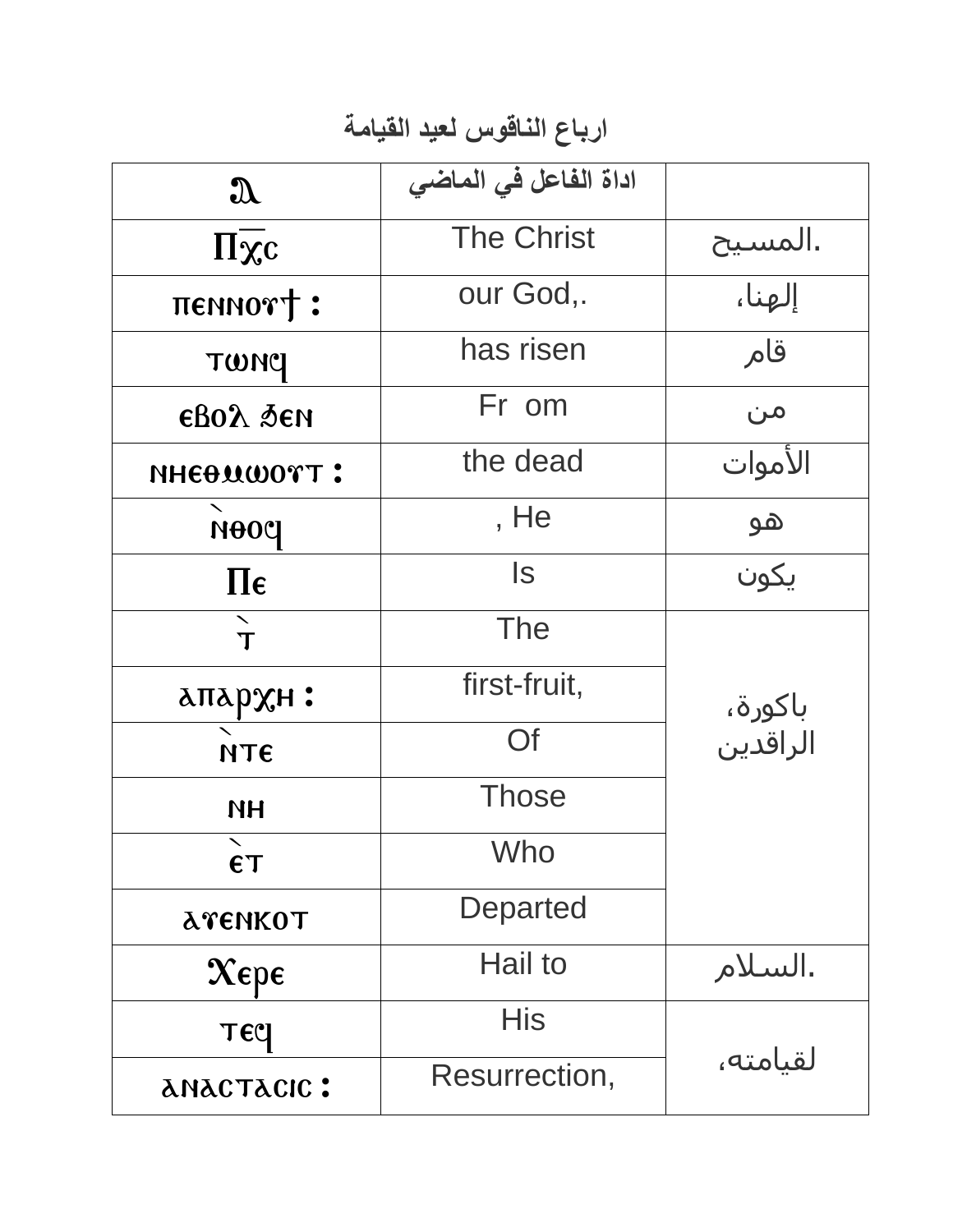| <b>ЕТАЧ</b>                         | when He       | لما هو    |
|-------------------------------------|---------------|-----------|
| <b>PHWT</b>                         | Rose          | قام       |
| $\epsilon$ BOA $\delta$ EN          | From          | من        |
| <b>NHEOUWOTT:</b>                   | the dead,     | الأموات،  |
| WANTECICWT                          | So he saved   | حتی خلص   |
| uuon:                               | US,           | l;        |
| $\epsilon$ BO $\lambda$ $\delta$ EN | From          | من        |
| <b>МЕММОВІ</b>                      | our sins.     | خطايانا   |
| $\Lambda$ OITTON                    | <b>Then</b>   | .وأيضا    |
| arxaq                               | He was placed | ۇضع       |
| PEN                                 | In            | في        |
| : тазип                             | the tomb,     | القبر     |
| Ката                                | according to  |           |
| NICUHI                              | the sayings,  | الأصوات   |
| $\mathbf{X}$<br><b>мпрофнтіком:</b> | Prophetic     | النبوية   |
| реи                                 | on            | <u>في</u> |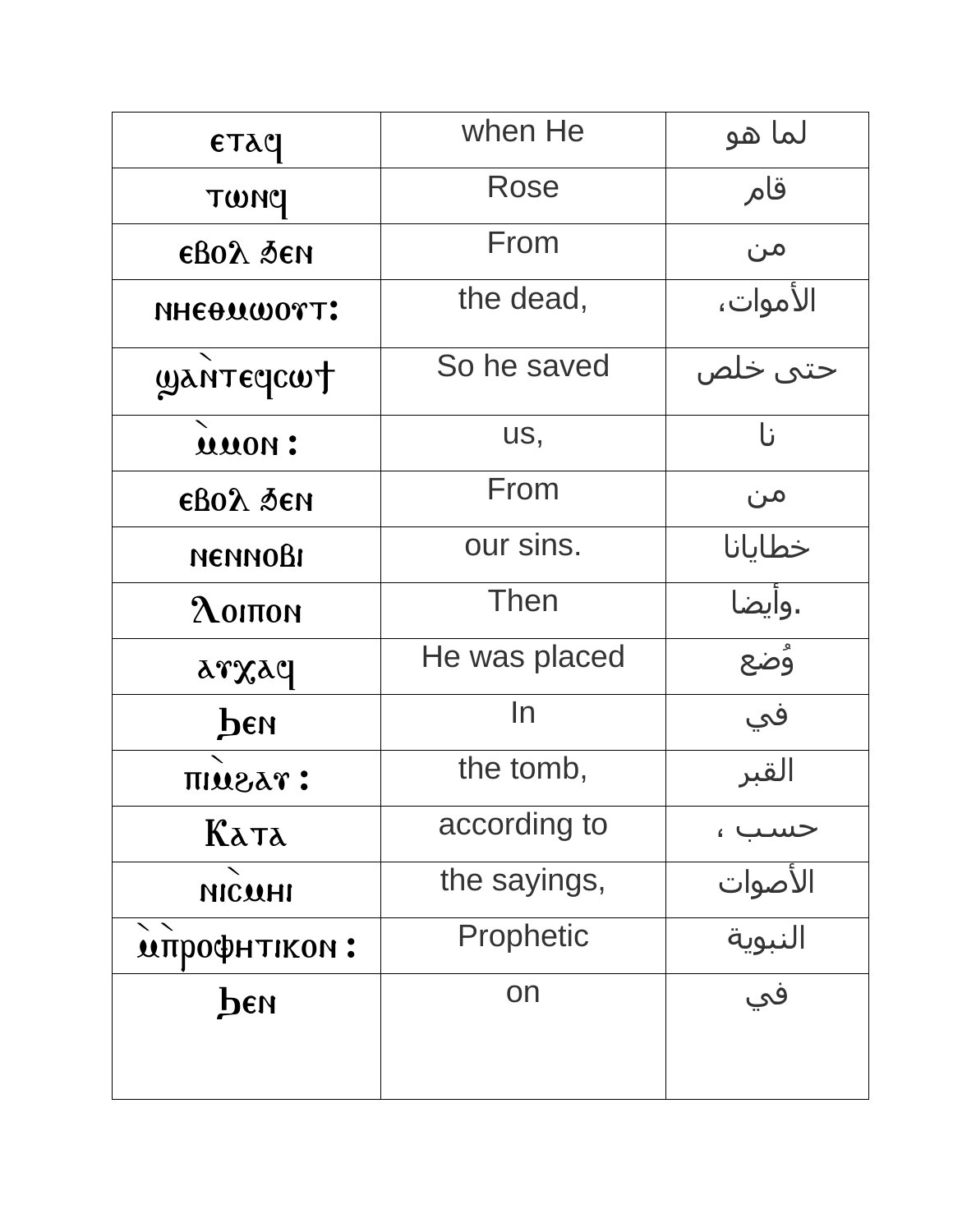| TIUAS WOUT                        | the third,       | اليوم الثالث، |
|-----------------------------------|------------------|---------------|
| <b>TOOS3M</b>                     | day              |               |
| $\eta_{\chi c}$                   | <b>Christ</b>    | المسيح        |
| <b>АНЕСТН</b>                     | is.risen         | قام           |
| екнекрои.                         | from the<br>Dead | من الأموات    |
| $\mathbf{x}$ ере                  | Hail             | + السلام      |
| $\mathbf{M}\boldsymbol{\epsilon}$ | to you           | لك            |
| Uapia:                            | O Mary.          | يا مريم       |
| Topouni                           | the dove,        | : الحمامة     |
| EONECCWC:                         | beautiful:       | الحسنة :      |
| $\theta$ H                        | who              | التي          |
| <b>ETAC</b>                       |                  |               |
| <b>UICI</b>                       | gave birth to    | ولدت          |
| : иди                             | Us               | لنا           |
| $\mathbf{u} \mathbf{\psi}$        | , God            | :الله.        |
| Пілотос                           | the Word.        | الكلمة        |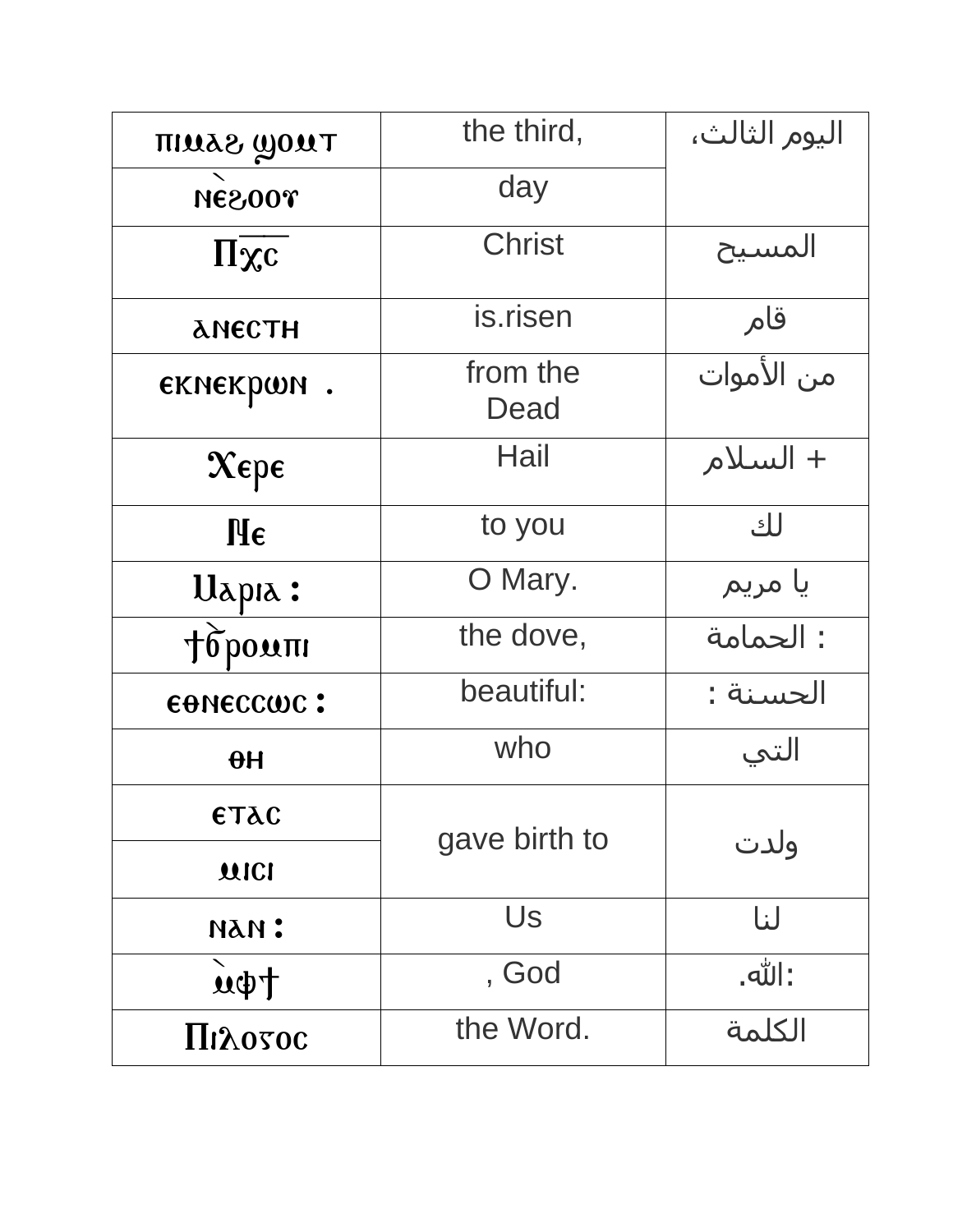| $\mathbf{X}\epsilon$ p $\epsilon$              | Hail           | السلام                |
|------------------------------------------------|----------------|-----------------------|
| $\mathbf{\mathbf{H}\boldsymbol{\epsilon}}$     | to you         | لك                    |
| Uapia                                          | O Mary,        | يا مريم :             |
| реи                                            | With           | $\overline{\smile}$   |
| or Xebe                                        |                | سلام                  |
| eclora <sub>B</sub> :                          | a holy hail,   | مقدس:                 |
| $\mathbf{\chi}_{\epsilon \mathrm{p} \epsilon}$ | Hail           | السلام                |
| $\mathbf{\mathbf{H}\boldsymbol{\epsilon}}$     | to you         | لك                    |
| Uapia:                                         | O Mary,        | يا مريم :             |
| ouar                                           | the Mother     | آم                    |
| дфн єет.                                       | of the Holy.   | القدوس                |
| $\mathbf{X}\epsilon$ p $\epsilon$              | Hail to        | السلام                |
| UIXAHA:                                        | <b>Michael</b> | لميخائيل              |
| twinin                                         | the great      | <mark>العظیم ،</mark> |
| нархн аттелос                                  | Archangel,     | رئيس الملائكة         |
| ΠI                                             | the            | ، ال                  |
| xpiuan                                         | Announcer      | منادي                 |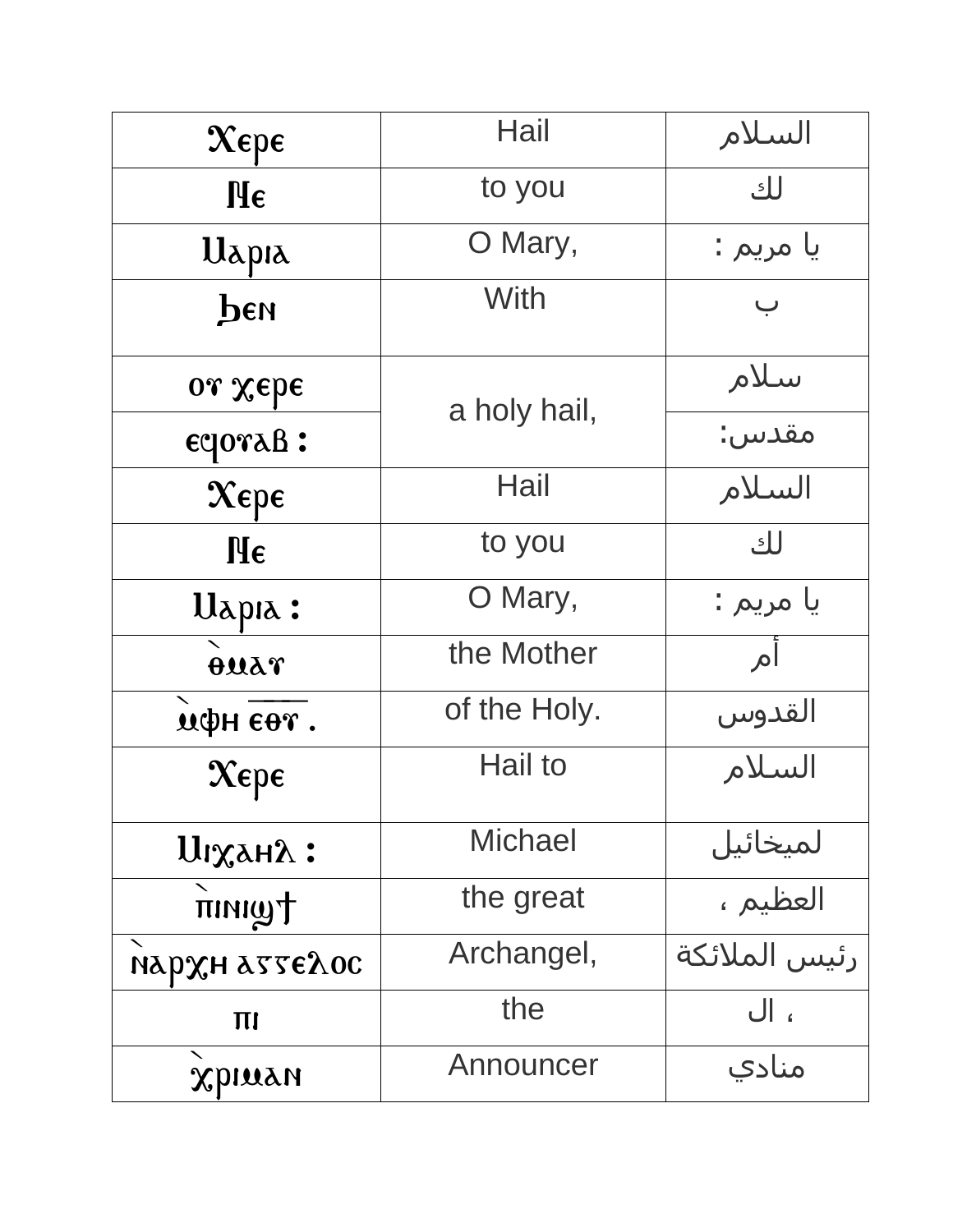| ΝΟΥΧλΙ:                 | Of salvation,      | بالخلاص.       |
|-------------------------|--------------------|----------------|
| <b>МТЄ</b>              | <b>of</b>          | ، الذي         |
| TANACTACIC.             | the Resurrection.  | للقيامة        |
| $\overline{\text{Inc}}$ | Jesus              | يسوع           |
| $\overline{\Pi \chi c}$ | <b>Christ</b>      | المسيح         |
| нсач                    | yesterday          | آمس،           |
| NEU                     | And                | 9              |
| $\Phi$ 00 $\hat{r}$ :   | <b>Today</b>       | اليوم          |
| poon                    | He                 | <u>ھو</u>      |
| $\pi \epsilon$          | $\sf{ls}$          | يكون           |
| NEU                     | And                | $\overline{9}$ |
| $\omega_{\lambda}$<br>ິ | For                | الي            |
| : Gana                  | Ever               | الابد          |
| <b>ФЕИ</b>              | in                 |                |
| <b>OTETHOCTACIC</b>     | one<br>hypostasis, | اقنوم          |
|                         |                    | واحد،          |
| <b>NOTWT</b>            |                    |                |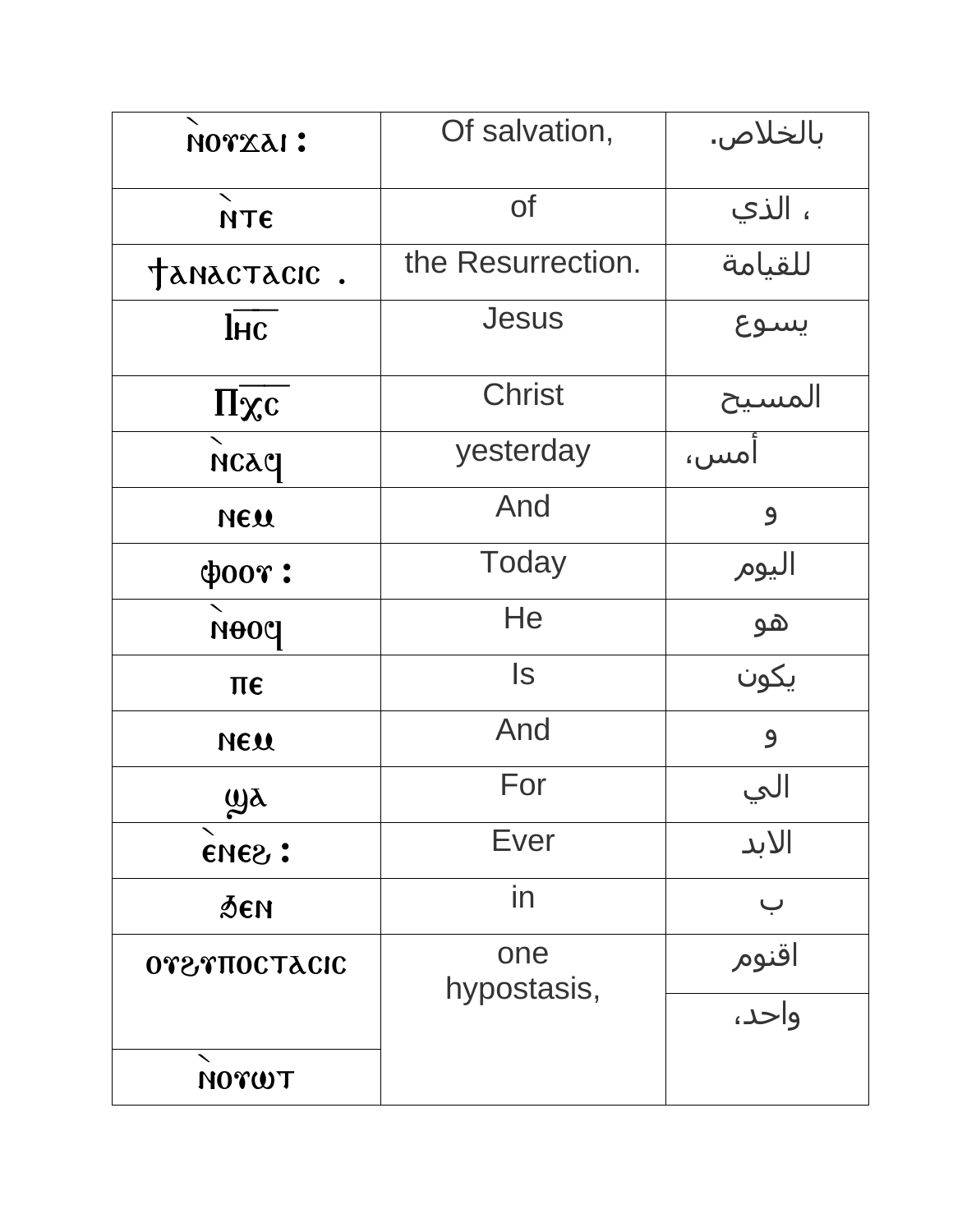| <b>TENOTWYT UUOCI</b>                   | we worship him         | نسجد له  |
|-----------------------------------------|------------------------|----------|
|                                         |                        |          |
| TENTWOTNAY                              | glorify Him.           | نمجده    |
| <b>Horpo</b>                            | O King                 | .يا ملك  |
| кте тапинат.                            | of peace,              | السلام،  |
| 0.01                                    | grant                  | أعط      |
| <b>NAN</b>                              | US.                    | نا       |
| птекарнин:                              | Your peace,            | سلامك    |
| CEMNI                                   | render                 | ، قرر    |
| <b>NAM</b>                              | unto us                | لنا      |
| птек гирнин:                            | Your peace,            | سلامك    |
| $x_{\lambda}$                           | forgive us<br>our sins | اترك     |
| нем нові                                |                        | خطايانا  |
| nan eBox                                |                        | لنا      |
| $\mathbf{X}$ wp $\epsilon$ Bo $\lambda$ | <b>Disperse</b>        | .ڧرۣۜٯ٘  |
| NNIXAXI                                 | the enemies,           | أعداء    |
| : NTE                                   | Οf                     | الكنيسة، |
| <b>Текк</b> ансіа                       | the Church,            |          |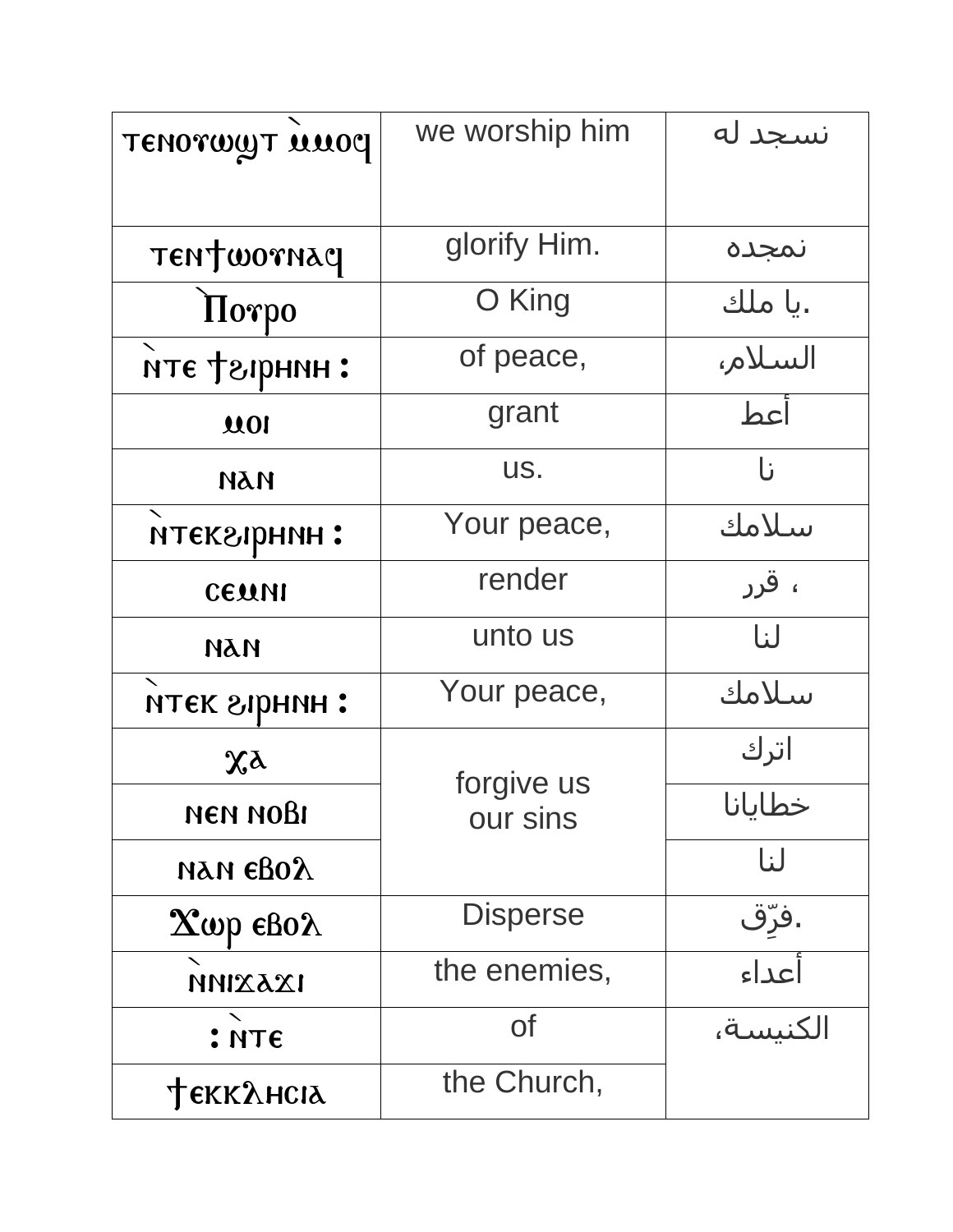| арісовт                 | and fortify                     | وحصر        |
|-------------------------|---------------------------------|-------------|
| epoc:                   | her                             | ها          |
| NNECKIN                 | that she, may not<br>be shaken. | فلا تتزعزع، |
| $\mathbf{W}$            | for                             | إلى         |
| SHOS                    | ever                            | الأبد       |
| EUUANOTHA               | Emmanuel                        | عمانوئيل    |
| ПЕН                     | our,                            |             |
| norm:                   | God                             | إلهنا       |
|                         |                                 |             |
| ФЕИ                     | In                              | في          |
| TENUHT                  | our midst,                      | وسطنا       |
| $+$ <sub>NO</sub> $r$ : | now                             | الآن،       |
| ØEN                     | with                            |             |
| $\pi \omega o \gamma$   | the glory                       |             |
| <b>NTE</b>              | <b>of</b>                       | مجد ابیه    |
| πεςιωτ:                 | His Father,                     |             |
| NEW                     | and                             | 9           |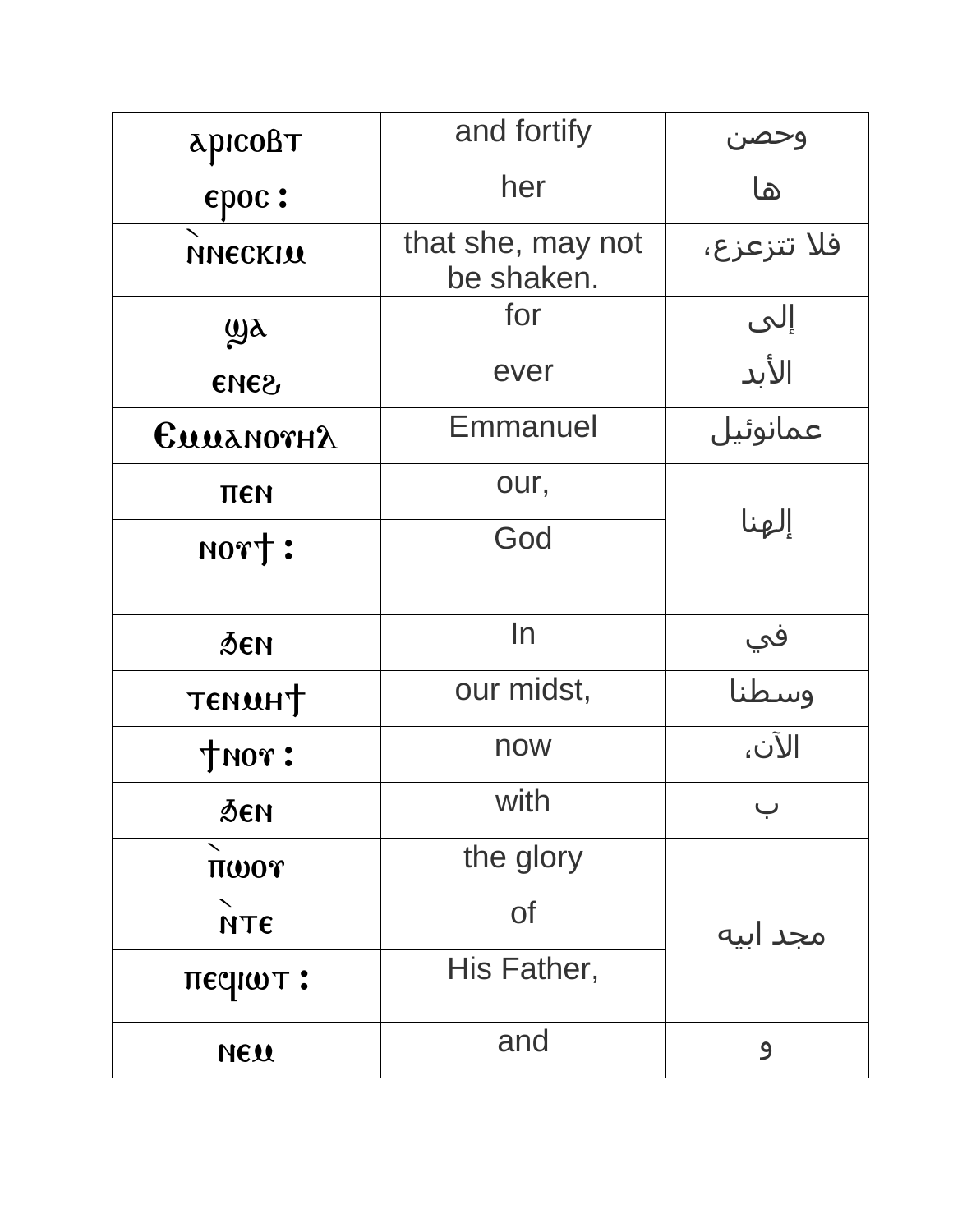| πιπηεταλ.               | the Holy Spirit. | الروح القدس |
|-------------------------|------------------|-------------|
| $\epsilon$ oora $\beta$ |                  |             |
| Mreqcuor                | May He bless     | ليبارك.     |
| EDON                    | <b>US</b>        | Ŀ           |
| ТНРЕМ:                  | all,             | كلنا،       |
| NTECITOTBO              | and purify       | ويطهر       |
| :THSMENN                | our hearts,      | قلوبنا،     |
| мтєсталбо               | and heal         | ويشفي       |
| <b>NNICOMI</b>          | The sicknesses   | أمراض،      |
| : NTE                   | , of             | نفوسنا      |
| иєифтхн                 | our souls        |             |
| NEU.                    | and.             | 9           |
| ИЄИ                     | our              | اجسادنا     |
| cwua                    | <b>Bodies</b>    |             |
| Tenorwyt                | We worship       | .سىجد       |
| <b>UMOK</b>             | You              | لك          |
| $\omega$                | $\bigcap$        | ایها        |